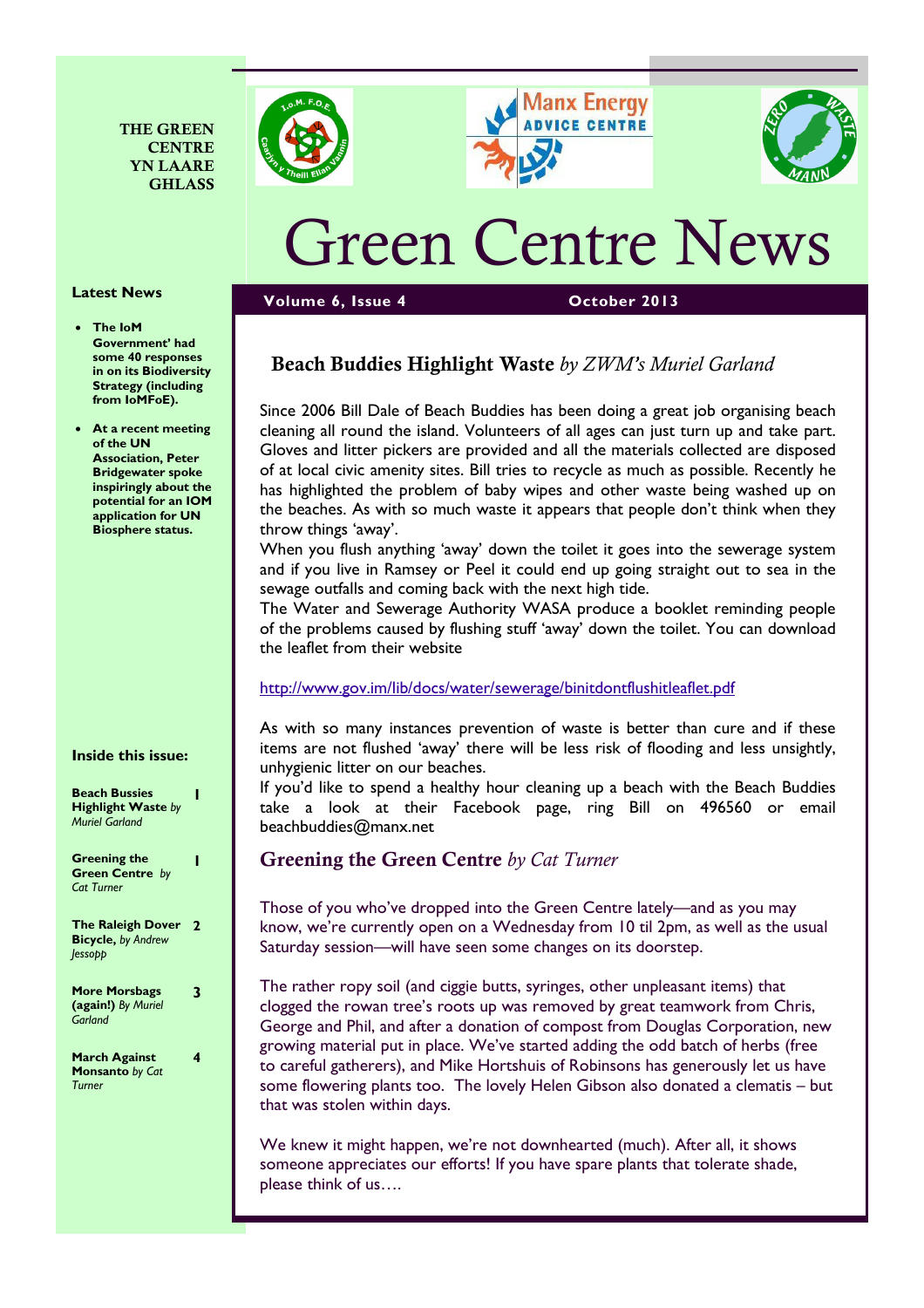| Page 2                                                  |                                                                                                                                                                                                                                                                                                                                                                                                                                                                       |
|---------------------------------------------------------|-----------------------------------------------------------------------------------------------------------------------------------------------------------------------------------------------------------------------------------------------------------------------------------------------------------------------------------------------------------------------------------------------------------------------------------------------------------------------|
|                                                         | Raleigh Dover Electric Assisted Bicycle                                                                                                                                                                                                                                                                                                                                                                                                                               |
| " The riding<br>position is more<br>than<br>acceptable" | I recently took George Short's Raleigh Dover for a test ride to see if<br>the hype about Panasonic's crank driven motor lives up to its<br>reputation as one of the best power units for an 'Ebike'. The claim is<br>that it is more efficient than a hub motor with the power being<br>delivered directly to the crank in proportion to the amount of effort<br>you make pedalling.                                                                                  |
|                                                         | These bikes, assembled in Germany, don't come cheap with a price tag<br>equivalent to that of a fairly decent Honda scooter, so I was expecting<br>a lot for my money.                                                                                                                                                                                                                                                                                                |
|                                                         | The bike seems reasonably well made with no complaints about the<br>quality of finish or components. It comes with a lightweight aluminium<br>frame, three speed Nexus hub gear, cable operated disc brakes,<br>suspension forks and seat-post and a fitted dynamo and lights.                                                                                                                                                                                        |
|                                                         | Riding position and comfort is more than acceptable and all the<br>controls for the motor are clear and easily accessible. I only had half<br>an hour or so to put it through its paces so having acquainted myself<br>with all the controls, and adjust the seat height I headed off from his<br>shop at S&S Motors, located on the Castletown bypass, towards<br>Gansey. I chose this route as it has a good mix of flat and sloping<br>roads to try out the motor. |
|                                                         | There are three power settings, economy, standard and high and<br>depending on the amount of use each power setting gets the<br>lightweight lithium battery has a range of about $25 - 40$ miles; i.e.<br>plenty for most riders in the Isle of Man.                                                                                                                                                                                                                  |
|                                                         | Switching between the three settings I didn't find the jump up or down<br>in power staggeringly different but it was definitely noticeable, in<br>switching between power on and off, the absence of motor drag often<br>experienced on other types of Ebike. So I give the bike a definite<br>thumbs up in this particular test.                                                                                                                                     |
|                                                         | Riding the bike as an ordinary bike, to either save power, or simulating<br>a flat battery showed it is perfectly capable of keeping up a reasonable<br>pace, but with only the three gears, which are spaced quite far apart, I<br>probably wouldn't want to travel too far or attempt too many steep<br>slopes.                                                                                                                                                     |
|                                                         | So what's the ride like with the motor switched on? Well getting away<br>from the traffic lights with full power selected was certainly brisk but<br>otherwise I experienced a similar effect that I had encountered with<br>the two and half grand Smart Ebike.                                                                                                                                                                                                      |

Cont'd on page 3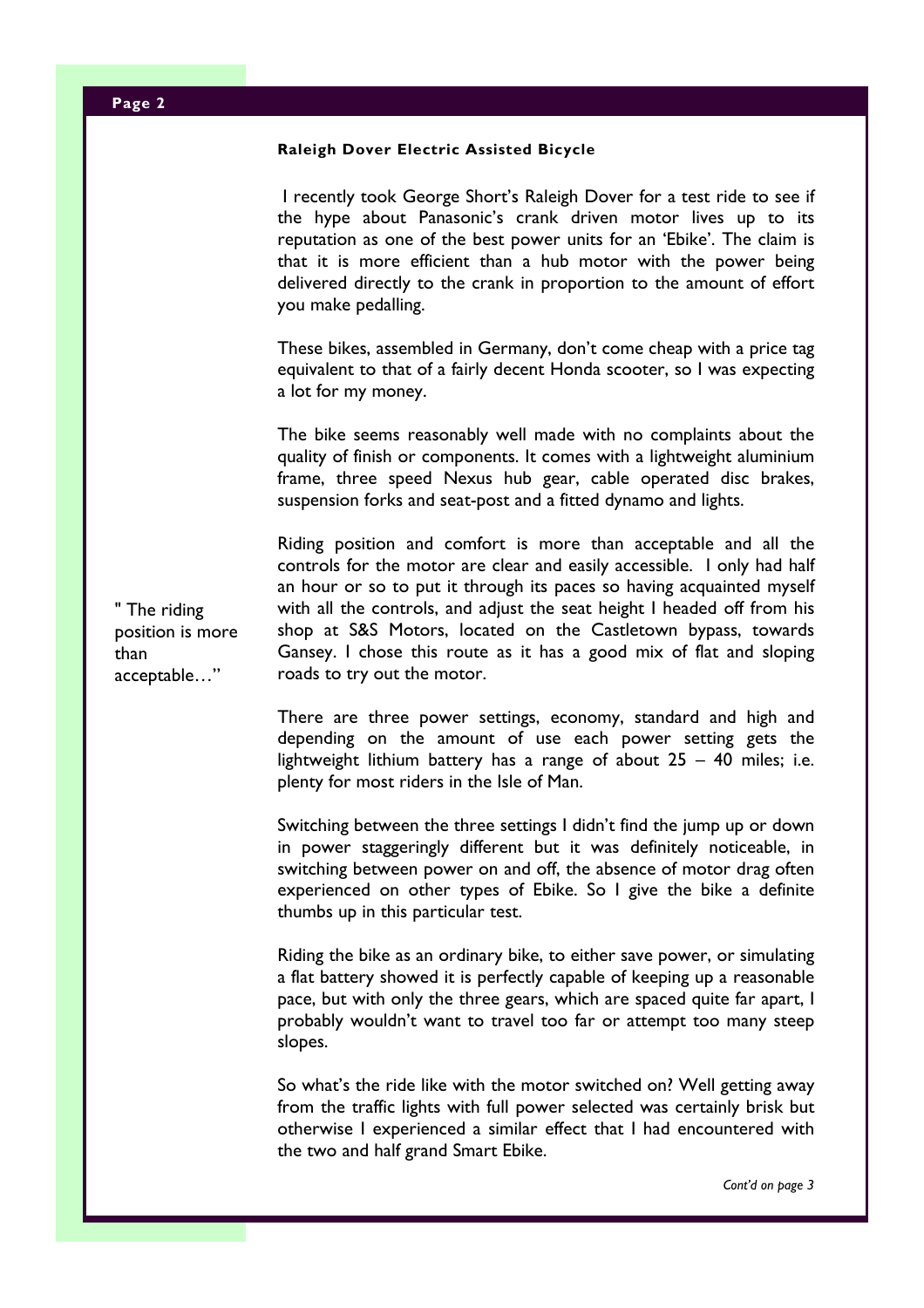#### Cont'd from page 2

When moving from a level section of road onto the start of a slope, the point when you want to accelerate a bit to get the momentum to carry you up the hill, the motor had the opposite effect and on occasion almost acted as brake before starting to offer any assistance. The motor, instead of providing a constant or linear increase in power as I started to exert a bit more pressure on the pedals to get up the hill it kept chopping in and out, making the ride a bit of a drag. This also happened when trying to accelerate on the flat, even when well below the speed the motor is designed to stop assisting.

I rode up and down Fishers Hill several times from both directions, and although I used less effort than would be needed on a conventional bike, the bike certainly didn't perform as well as expected.

On returning the bike to S&S, I commented to George's daughter Rachael the motor seemed hesitant and jerky to which she replied her dad had recently reported similar findings; but that it hadn't been like that when it was new and perhaps a fault had developed in the electrics. Whether this is the case, I do not know as I haven't yet received any further feedback from George who was going to contact Raleigh for technical advice.

However, for a bike that costs not far short of two grand, I would be a bit concerned of a fault like that developing, whether it is covered by warranty or not, in such a short time frame. Some of the cheaper Ebikes on the market may not be quite as sophisticated or well equipped as the Raleigh, but for the price of the Raleigh you could afford to get through two or three of the cheaper makes and still have change for a bus ride home if you get stranded with a flat battery.

Footnote: I have since spoken to George and he says he has had a bit of a play with the bike and has found the symptoms I reported only seem to occur if you switch between power on and power off during your ride. He has found if you leave the motor switched on the whole time it seems to behave fine. However, he intends to discuss the issue with the Raleigh rep when he visits the Island in a few weeks time.

## Plea for Morsbags Material by Muriel Garland

Over the past few years, Zero Waste Mann has organised the making of over 3,000 Morsbags—the environmentally friendly alternative to plastic and single-use bags. They're one of the most popular reasons for people to drop into the Green Centre….and they're absolutely free, so you can help the environment without feeling too much pain! Call in if you'd like one….

But we want to do more! Supplies of material are running low, so if you have any old sheets, duvet covers, curtains or other sizeable chunks of fabric that you can spare, please either drop them off at the Green Centre (10am—2pm Weds, and 10am—4pm Sats) or let Muriel know on 664796 and we'll try and collect it from you. Then we can get ourselves and our friends back to work, stitching more of them together….